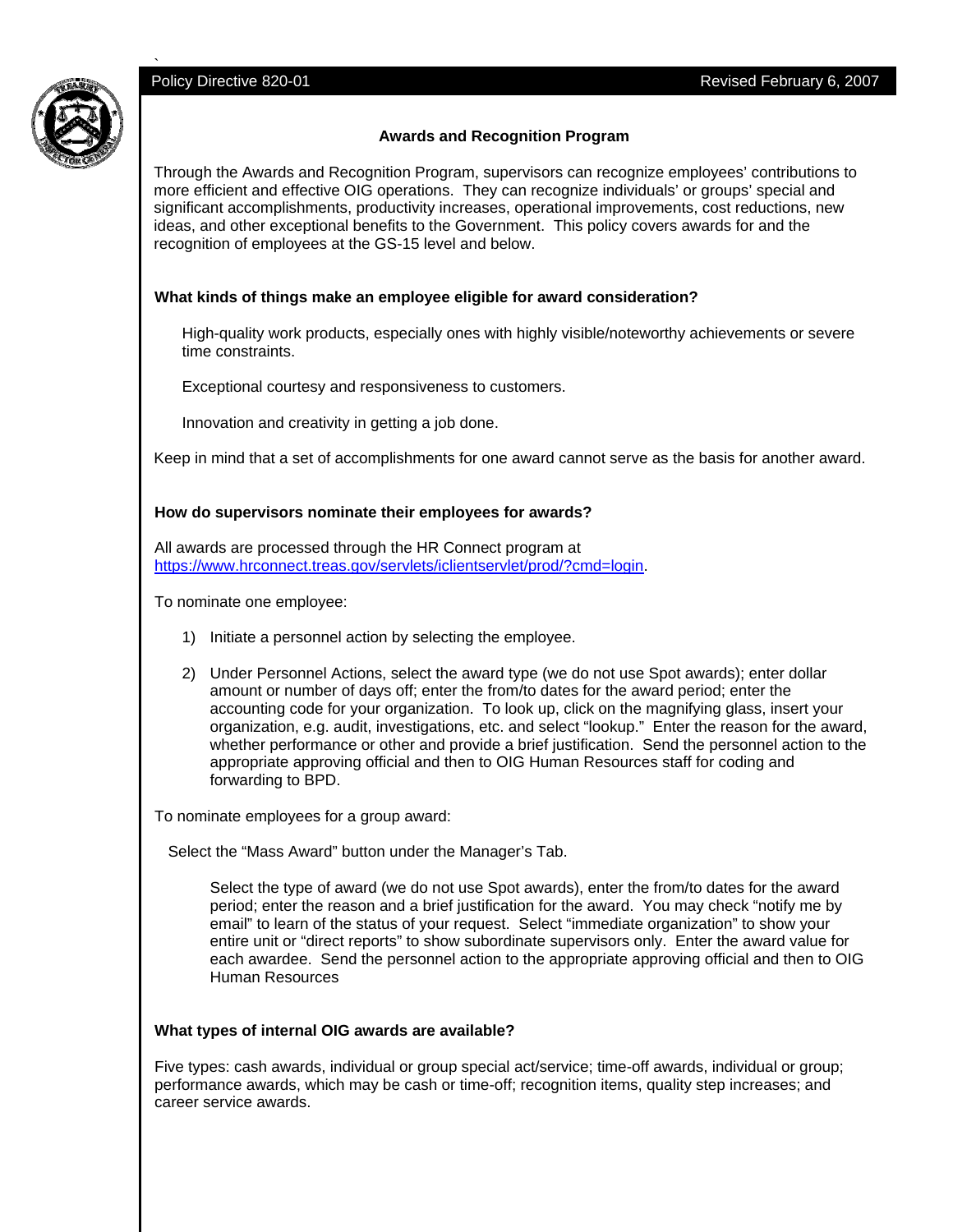**Special Act or Performance Cash Awards** are lump sum payments (not "basic pay"). The approval levels are:

| <b>Amount of Cash</b>             | <b>Approval Level</b>             |
|-----------------------------------|-----------------------------------|
| Individual Award Up to \$500      | Employee's GS-15 Level Supervisor |
| Individual Award \$501 to \$2,500 | AIG/Counsel                       |
| Individual Award Over \$2,500     | Deputy IG                         |
| Group Award Up to \$5,000         | AIG/Counsel                       |
| Group Award Over \$5,000          | Deputy IG                         |

**Special Act or Performance Time-Off Awards** grant time off from duty, without loss of pay or charge to leave. Full time employees may receive up to 80 "time-off" hours in a single leave year. Other employees may receive up to the average number of hours in their biweekly schedule for a single leave year. The amounts of time-off and approval levels are:

| Amount of Time-off | <b>Approval Level</b>             |
|--------------------|-----------------------------------|
| Up to 8 hours      | Employee's GS-15 Level Supervisor |
| Up to 16 hours     | AIG/Counsel                       |
| Over 16 hours      | Deputy IG                         |

Once granted, recipients need to use time-off awards within one year from the approval date, or the awards will be forfeited. Time-off awards are not charged to the office's annual awards budget. Also, time-off cannot be converted to a cash payment or transferred to leave recipients under the Voluntary Leave Transfer Program.

**Recognition Items** include plaques, certificates, shirts with OIG insignia, lapel pins, other items of nominal monetary value, and letters of commendation, etc. The Office of Management maintains a small supply of these items. To arrange for these items, supervisors can contact the Office of Management by phone at (202) 927-5200 or email at oig-om@oig.treas.gov. A detailed record of all items awarded is maintained so the OIG can ensure a fair and consistent distribution. Only the Office of Management can procure recognition items with Government funds.

**Quality Step Increases (QSI)** recognize outstanding performance by granting faster than normal step increases. A QSI increases an employee's rate of basic pay from one step of the grade to the next higher step within the grade. After a brief review by the OM-HRD Director, QSI nominations go to the IG for approval. Criterion for QSIs: (1) The employee received an "Exceptional" rating on his/her most recent performance evaluation and this performance is expected to continue; (2) the employee cannot be at the top step of his or her grade; and (3) at least 52 calendar weeks must have passed since the employee received a QSI. Only the Deputy IG can approve Quality Step Increases.

**Career Service Awards** recognize employees for 10 years of Federal Government service and each five-year period of service after that. These awards are initiated by the Bureau of Public Debt (BPD), who sends the certificates and pins directly to supervisors for presentation to employees.

#### **Can supervisors nominate employees from another office (e.g., OI nominates an OM employee) for an award?**

No. However, they can advise the employee's supervisor of the efforts or accomplishments made.

### **How can supervisors recognize retiring employees?**

Retirement gifts **may not** be purchased with appropriated funds. But you can recognize a retiring employee's PERFORMANCE with a recognition item award AT AN AWARD CEREMONY. One recognition option is to have the employee's credential (and badge if appropriate) embedded in Lucite.